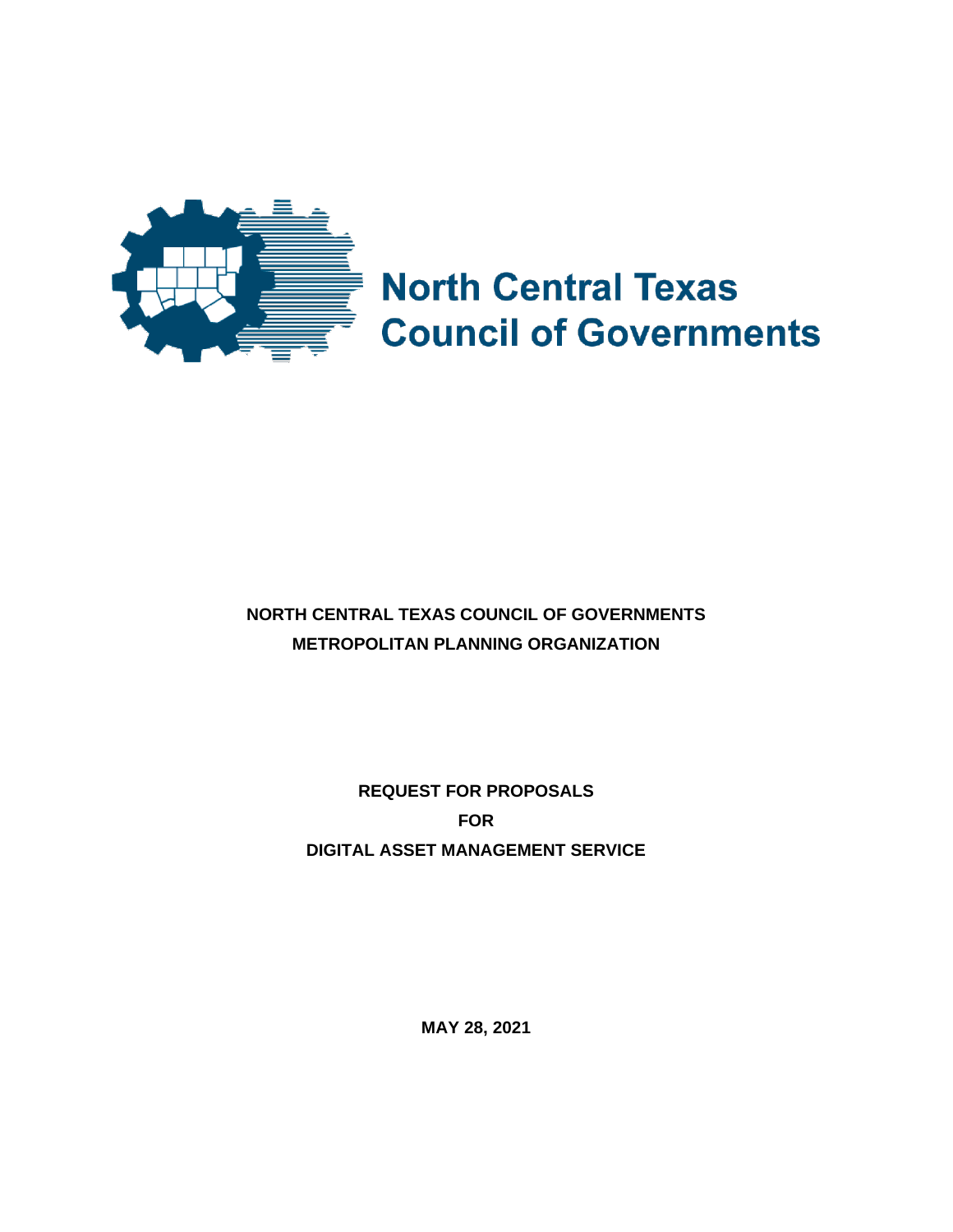#### **INTRODUCTION**

The North Central Texas Council of Governments (NCTCOG)is seeking written proposals from qualified firms for a digital asset management service. It is the intent of this Request for Proposals (RFP) to have the successful firm enter into a Contract with NCTCOG to provide the services as outlined herein.

# **NORTH CENTRAL TEXAS COUNCIL OF GOVERNMENTS**

NCTCOG is a voluntary association of, by, and for local governments, and was established to assist local governments in planning for common needs, cooperating for mutual benefit, and coordinating for sound regional development. The purpose of NCTCOG is to strengthen both the individual and collective power of local governments and to help them recognize regional opportunities, eliminate unnecessary duplication, and make joint decisions.

Since 1974, NCTCOG has served as the Metropolitan Planning Organization (MPO) for transportation in the Dallas-Fort Worth Metropolitan Area. The NCTCOG Transportation Department is responsible for regional transportation planning for all modes of transportation. The Department provides technical support and staff assistance to the Regional Transportation Council and its technical committees, which compose the MPO policy-making structure. In addition, the Department provides technical assistance to the local governments of North Central Texas in planning, programming, coordinating, and implementing transportation decisions.

# **PURPOSE AND NEED**

The North Central Texas Council of Governments is seeking to utilize a Digital Asset Management (DAM) service to streamline storage, retrieval and use of digital assets among members of the Transportation Department.

The DAM will replace/supplement our use of the network for storing photo and video assets. It will allow for direct importing of assets into Adobe and Microsoft applications. Assets will be more easily managed, including auto tagging, allowing for greater efficiencies for the department. Currently, assets are stored on the network or external drives (video). All tags/metadata must be manually entered, which is extremely time consuming. Without the tagging, the search feature does not return desired results. Organization is also lacking. Current applications in house have been explored but do not improve the experience – tags still have to be added manually and there are no connectors between applications.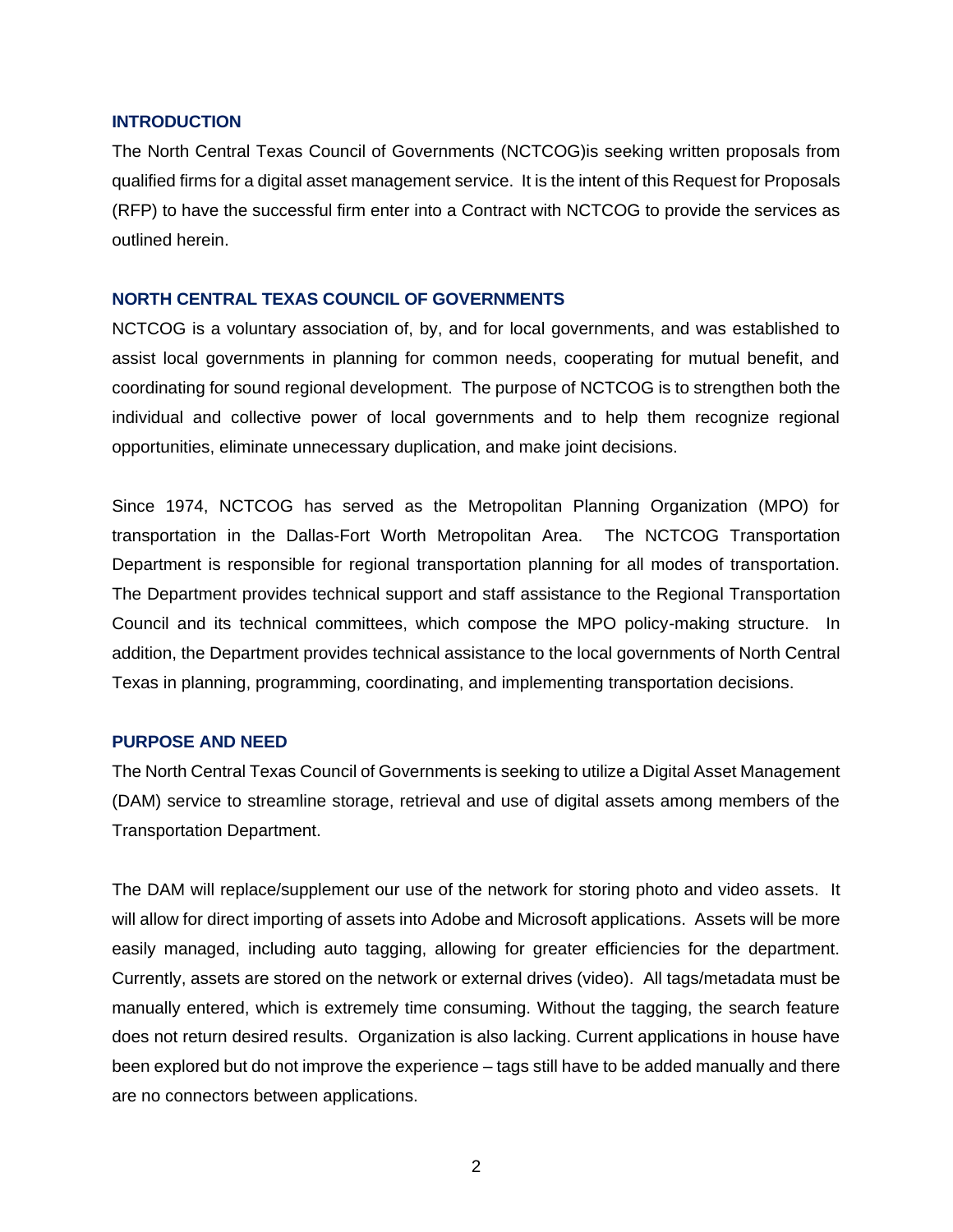# **PROJECT SUPPORT**

The project will be conducted under the guidance and supervision of a Project Review Committee, which will include NCTCOG staff. The responsibilities of the Project Review Committee will be to serve as the principal technical review committee for this project. NCTCOG will serve as the project manager to implement a mutually agreed upon scope of work and monitor progress of firm activities. The selected firm will enter into a contract with NCTCOG for the agreed upon scope and budget. NCTCOG shall also serve as the contract manager and procurement administrator for the project.

# **WORK PROGRAM**

The work program for Digital Asset Management Service is summarized in the Scope of Work below. Contractors may also propose tools to achieve outcomes (beyond those minimally required).

# **SCOPE OF WORK**

The Contractor, at a minimum, must deliver and maintain the performance outcomes listed in the following sections, consistent with NCTCOG standards or performance standards agreed to by NCTCOG through a contract resulting from this RFP. Offerors may also propose additional performance outcomes or services (beyond those minimally required).

The scope of work includes organizing and centralizing up to 5TB of NCTCOG's digital assets and creating a flexible permission structure for teams, agencies, stakeholders and partners. A yearly cost estimate for these services should be provided.

The successful firm shall agree to contract with NCTCOG to provide digital asset management services and associated software and equipment to include, but not limited to:

- At least 15 administration accounts; unlimited accounts preferred
- Unlimited user accounts
- Unlimited training
- Unlimited support
- Up to 5TB of storage
- AI tagging/Autotagging
- Search feature
- Sharing enabled distribution model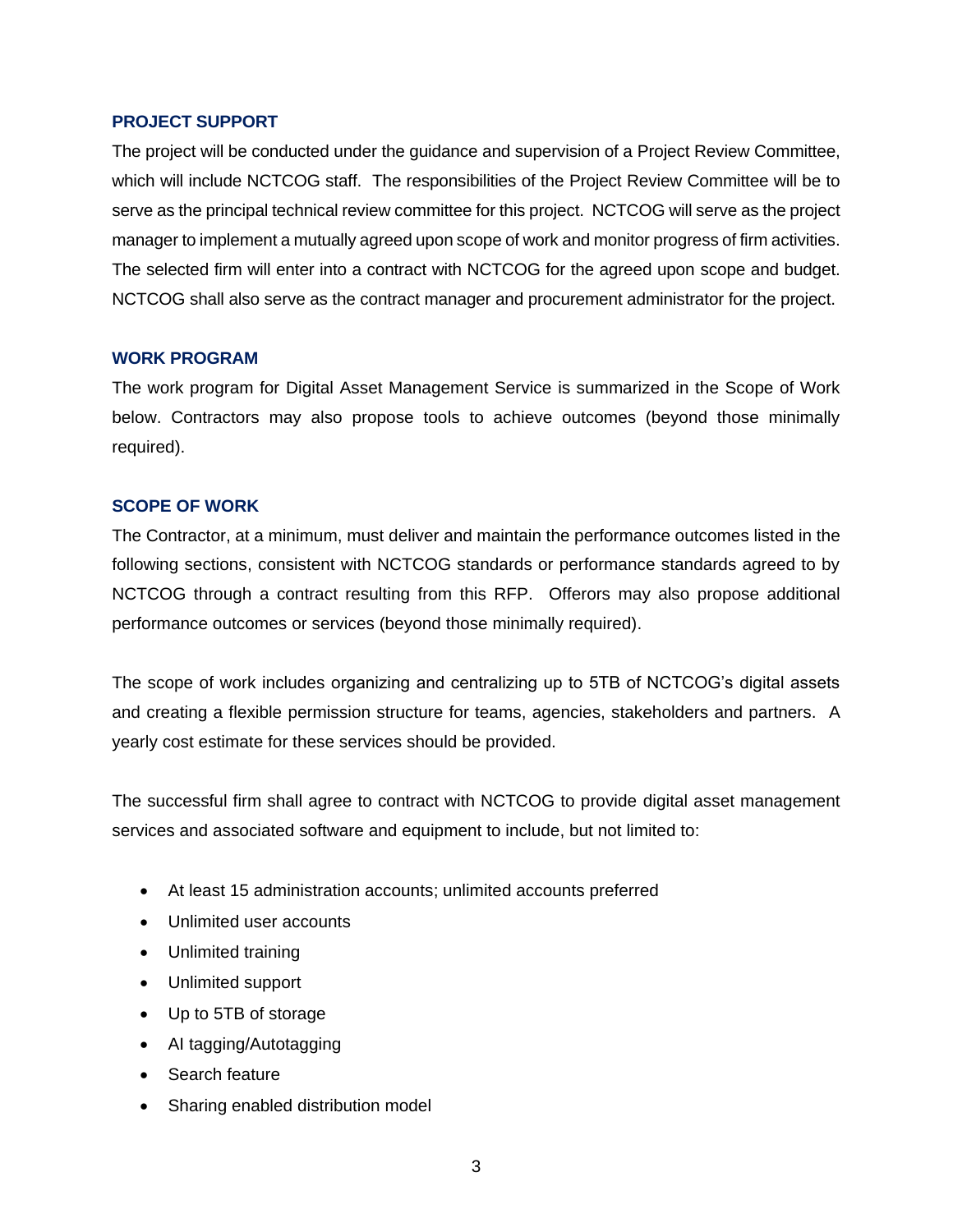- Branded portals
- Intuitive and efficient interface
- Adobe CreativeSuite Plug In
- Microsoft Office Plug In
- Microsoft Azure platform
- Application Programming Interface
- Range of permission models
- Single Sign On

Proposers should address the desire by NCTCOG to maintain an archive of current videos and explain how these can be maintained and accessed through the NCTCOG website.

# **PROJECT SCHEDULE**

The term of service is for one base year, with three one-year optional renewal.

# **CONSULTANT SELECTION CRITERIA AND AWARD**

An award, if made, will be made to the responsible offeror whose proposal most meets the needs of NCTCOG, taking into consideration price and other factors set forth in this RFP. NCTCOG may, as it deems necessary, conduct discussions with responsible offerors determined to be responsive to solicitation requirements. The Consultant Selection Committee (CSC) will review all proposals and select a consultant it considers qualified to undertake the project. The following criteria will be used to evaluate the proposals:

| • Schedule                                           | 10% |
|------------------------------------------------------|-----|
| • Firm Qualifications and Related Projects           | 5%  |
| • Service and Technical Assistance/Training Provided | 10% |
| • Software and Equipment Provided Specifications     | 40% |
| • Project Cost                                       | 35% |

If the CSC determines that interviews will be required before a final decision can be made, the interviews will take place the week of **July 19, 2021**. Proposers should be willing and able to attend these interviews, if necessary. Interviews are expected to occur online via Microsoft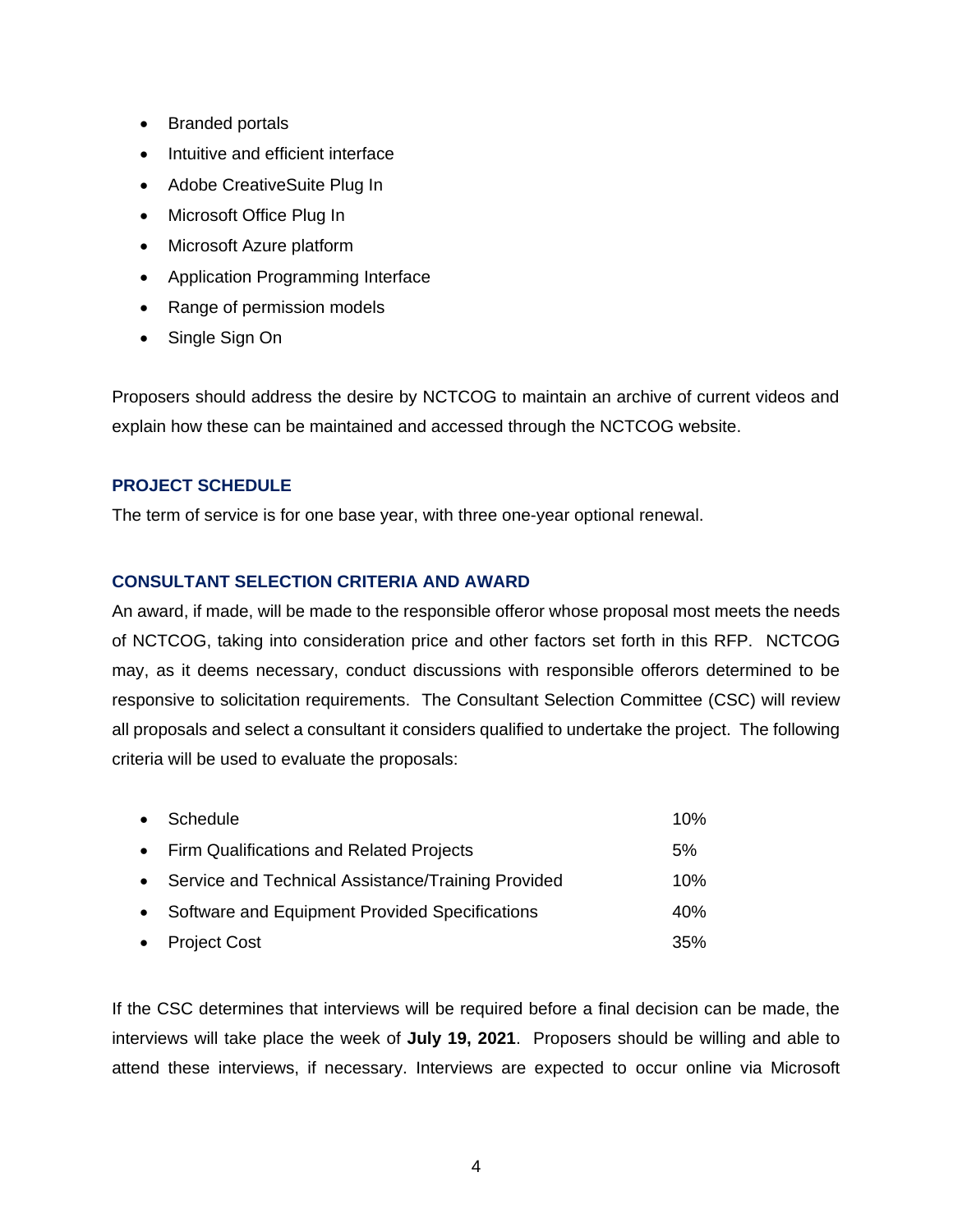Teams. Consultants who are invited to an interview will be notified by the close of business on **Friday, July 16, 2021**.

Costs for developing the proposal and costs attributed to interviews (and subsequent negotiations) are at the proposer's own expense and will not be reimbursed by NCTCOG.

# **PRICING PROPOSAL**

As part of the response to this RFP, proposers must provide the total fee associated with the requested services and equipment. Fees should include an itemized listing of services, software and needed equipment, if any. Fees for optional services should also be provided.

#### **CONTRACT AWARD**

Following final negotiations of the work plan and costs satisfactory to NCTCOG, the consultant will be asked to execute a contract with NCTCOG. If applicable, a Notice to Proceed will be issued upon execution of the contract. NCTCOG reserves the right to reject any and all proposals, to contract for any or all portions of the project with the selected consultant, or to hire multiple firms.

The successful responder(s) to this Request for Proposals is expected to provide qualified personnel to accomplish each portion of the work in this study. NCTCOG will maintain the right to request the removal of any personnel found, in its opinion, during the course of work on this project, to be unqualified to perform the work.

The Sample Contract, provided in this transmittal, contains federal requirements which must be included with all proposals submitted. Appendices C through J of the Sample Contract contain compliance requirements and certification forms which must accompany the proposal. **Failure to comply with these requirements may result in finding the Proposal non-responsive.**

The Texas Legislature has adopted House Bill 1295. In short, the law states that a governmental entity or state agency may not enter into certain contracts with a business entity unless the business entity submits a disclosure of interested parties (Form 1295) to our agency at the time of a signed contract. As part of contract development, the Consultant will be asked to complete the disclosure of interested parties electronically and submit through the Texas Ethics Commission website. NCTCOG will provide a specific contract number associated with the award

5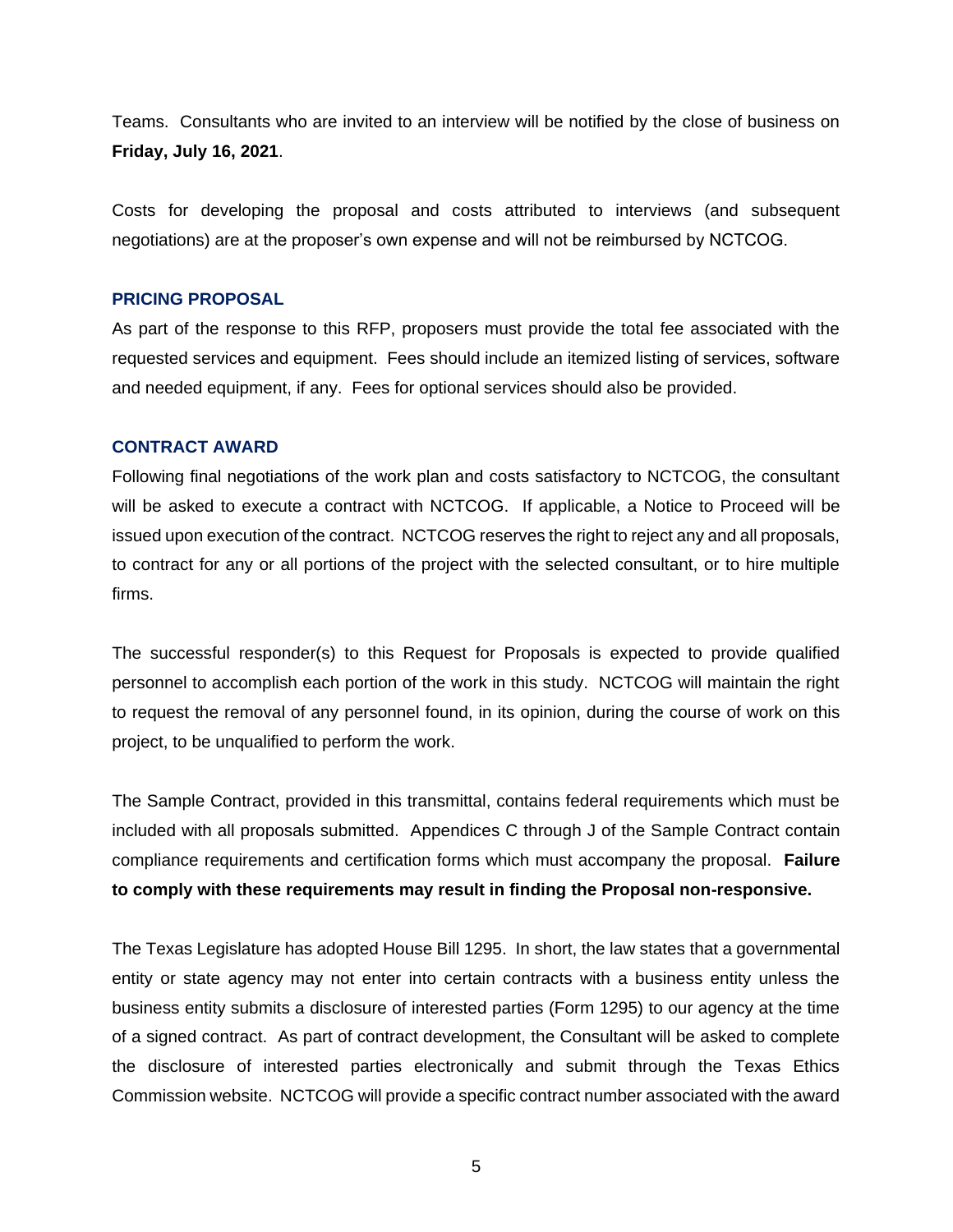for inclusion in the submittal. Once submitted, the Consultant will be requested to return an e mail confirmation of submittal to NCTCOG. For more information about the process, please visit the following website for Frequently Asked Questions:

[https://www.ethics.state.tx.us/resources/FAQs/FAQ\\_Form1295.php](https://gcc01.safelinks.protection.outlook.com/?url=https%3A%2F%2Fwww.ethics.state.tx.us%2Fresources%2FFAQs%2FFAQ_Form1295.php&data=02%7C01%7CEBeckham%40nctcog.org%7Cd917f96adf6b4f4f73db08d7e53c7788%7C2f5e7ebc22b04fbe934caabddb4e29b1%7C0%7C0%7C637229920245416697&sdata=th%2FRaZXfR5fw7kwIPCdtE1hGUsXDzy1lDkNJXsLY5cw%3D&reserved=0)

#### **DISADVANTAGED BUSINESS ENTERPRISE PARTICIPATION**

The Disadvantaged Business Enterprise participation must meet the **8.3 percentage** goal identified for this type of procurement. Failure on the part of the majority contractor to meet this goal or show meaningful good faith efforts may be grounds for finding the proposal nonresponsive. Respondents should also include an Affirmative Action Plan in the proposal.

#### **QUESTIONS AND ANSWERS**

All questions regarding the services required shall be directed in writing by email to TransRFPs@nctcog.org by the close of business on **Friday, June 4, 2021**. All questions and responses will be posted on the NCTCOG website at<http://www.nctcog.org/rfp> by the close of business on **Wednesday, June 9, 2021**. NCTCOG reserves the right to respond to inquiries as it deems necessary.

# **OVERALL PROCUREMENT SCHEDULE**

This RFP shall be used to accept, review, and score proposals based on the following schedule with the intent of awarding a Fixed Price/Milestone Based Payment contract. The following represents the schedule of procurement activities leading to contract award:

| <b>Issue Request for Proposals</b>                    | May 28, 2021          |
|-------------------------------------------------------|-----------------------|
| Last Day to Submit Questions                          | June 4, 2021          |
| <b>NCTCOG Q&amp;A Posted to Website</b>               | June 9, 2021          |
| Proposals Due & Proposal Public Opening June 25, 2021 |                       |
| <b>Consultant Selection Committee</b>                 | week of July 12, 2021 |
| Interviews (if needed)                                | week of July 19, 2021 |
| <b>NCTCOG Committee Approval</b>                      | September 23, 2021    |
| Execute Contract(s)                                   | September 2021        |

NCTCOG reserves the right to make changes to the above-mentioned schedule. All such changes shall be made by an amendment to the RFP and shall be posted on NCTCOG's website